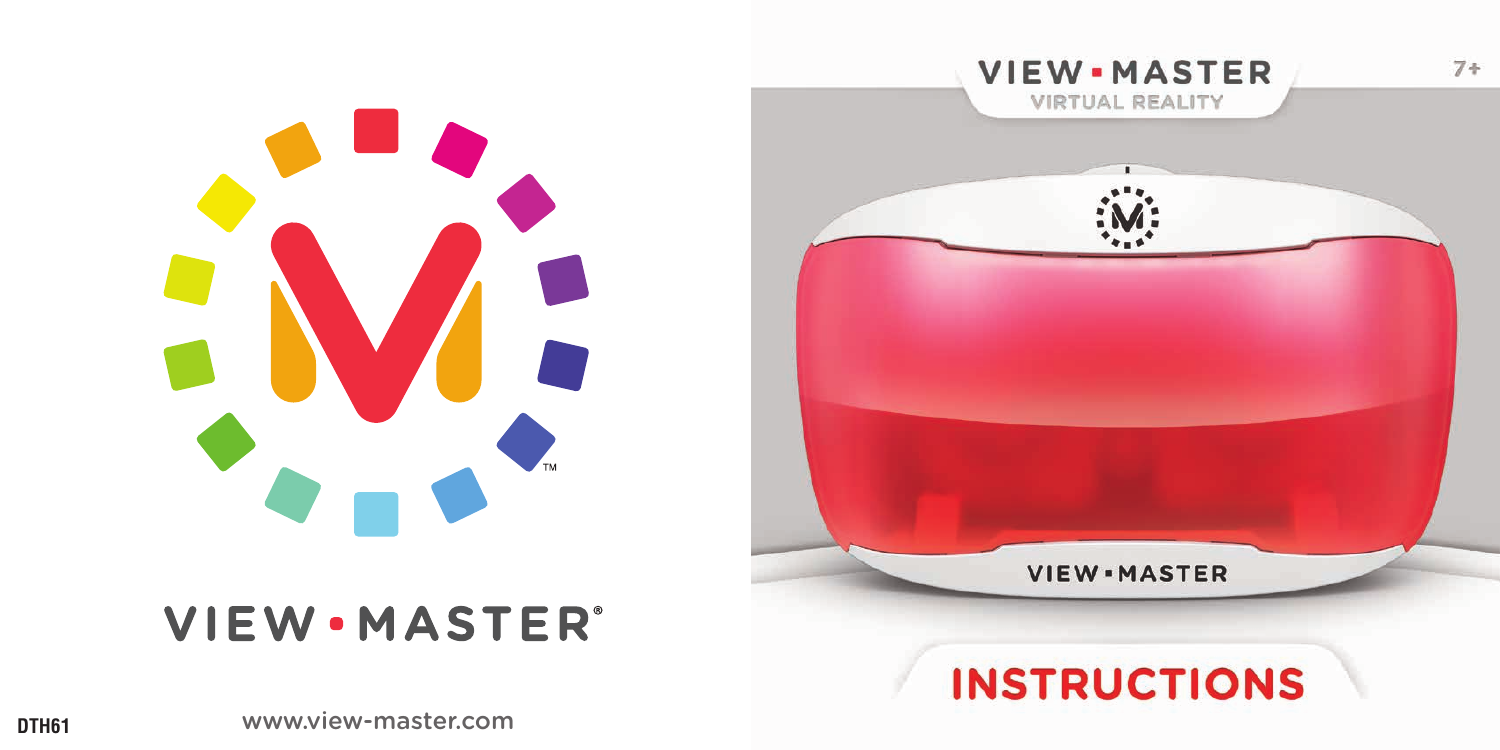

- **1 1 View-Master® Deluxe VR Viewer**
- **2 1 View-Master® Preview Reel**
- **3 1 Headphone Connector**
- **4 1 Small Cap**

**If you lose the preview reel,** you can get the image tag to view Augmented Reality (AR) content at: www.view-master.com/preview-reel

## **WHAT'S INSIDE? COMPATIBLE DEVICES**

#### **View-Master® Deluxe VR Viewer works best with the following smartphone devices:**

Samsung Galaxy S7 Samsung Galaxy S6 Samsung Galaxy S6 Edge+ Samsung Galaxy S5 Samsung Galaxy Note 5 Samsung Galaxy Note 4 HTC One® Huawei Nexus 6P Motorola Nexus 6™ Motorola Moto X (2014) Motorola Droid Turbo  $IG$  G<sub>5</sub>

1  $\sim$  2

LG G4™  $LG$  G<sub>3</sub> LG Nexus 5X LG Nexus 5 iPhone® 6s Plus iPhone 6s iPhone 6 Plus iPhone 6 iPhone 5s iPhone 5c\* iPhone 5\* iOS 8.1 and above

**NOTE:** View-Master® Deluxe VR Viewer may also work with newer model Android™ smartphones not listed above that have screens between 5 and 6 inches. \*View-Master® VR apps may not be optimized for iPhone 5 and iPhone 5C.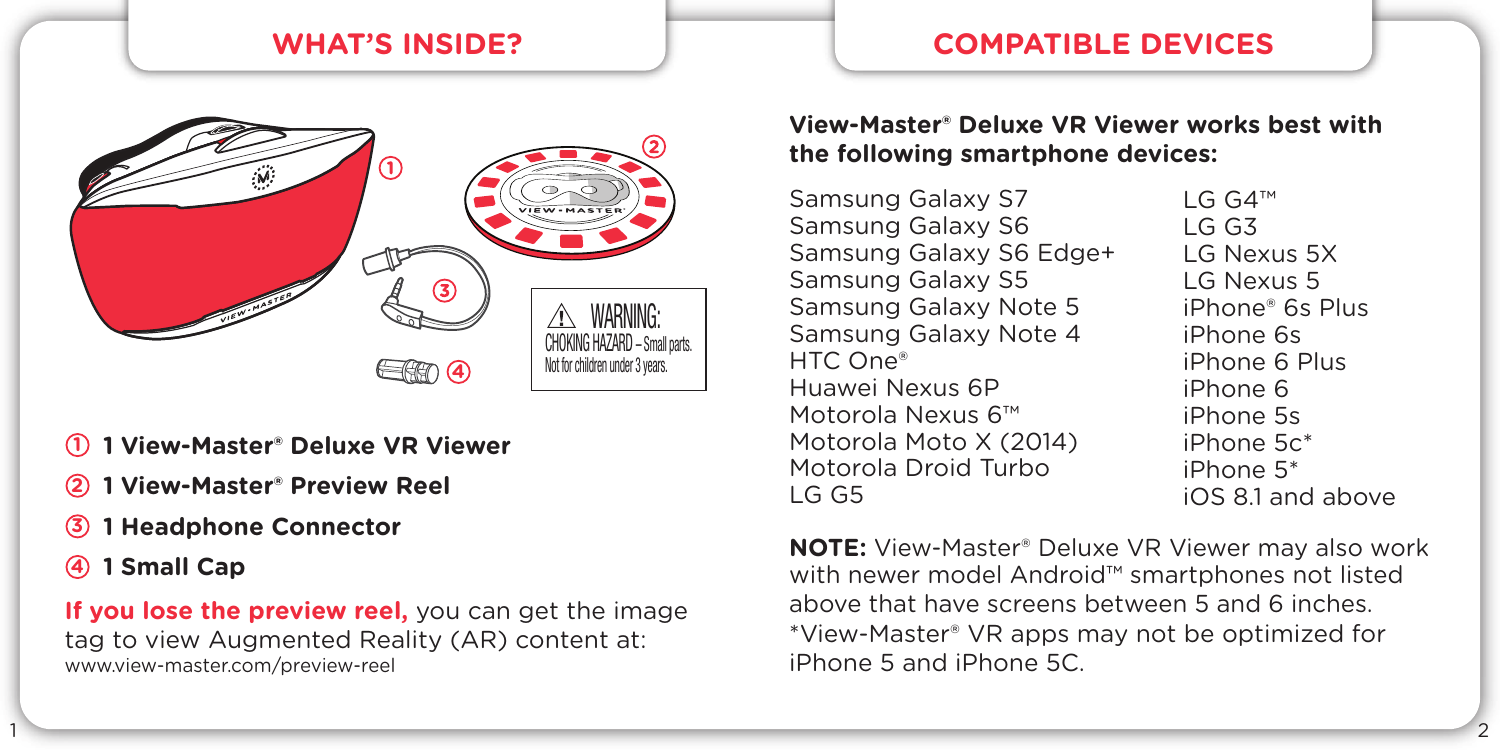## **1. DOWNLOAD APP**

First, download any of the View-Master® Experience Pack apps from the App Store or Google Play. Take your pick from:

**View-Master® Batman: The Animated Series™** 

**View-Master® Masters of the Universe®**

**View-Master® Discovery Underwater**

**View-Master® Nat Geo Dinosaurs**



We reserve the right to terminate the Experience apps. See termination date on each Experience pack. Standard data rates may apply.



The preview reel will allow you to unlock **sample** content from the Experience Packs.



Full content of an Experience Pack is available by purchasing the Experience Pack at retail or by making an in-app purchase.

Each sold separately, subject to availability.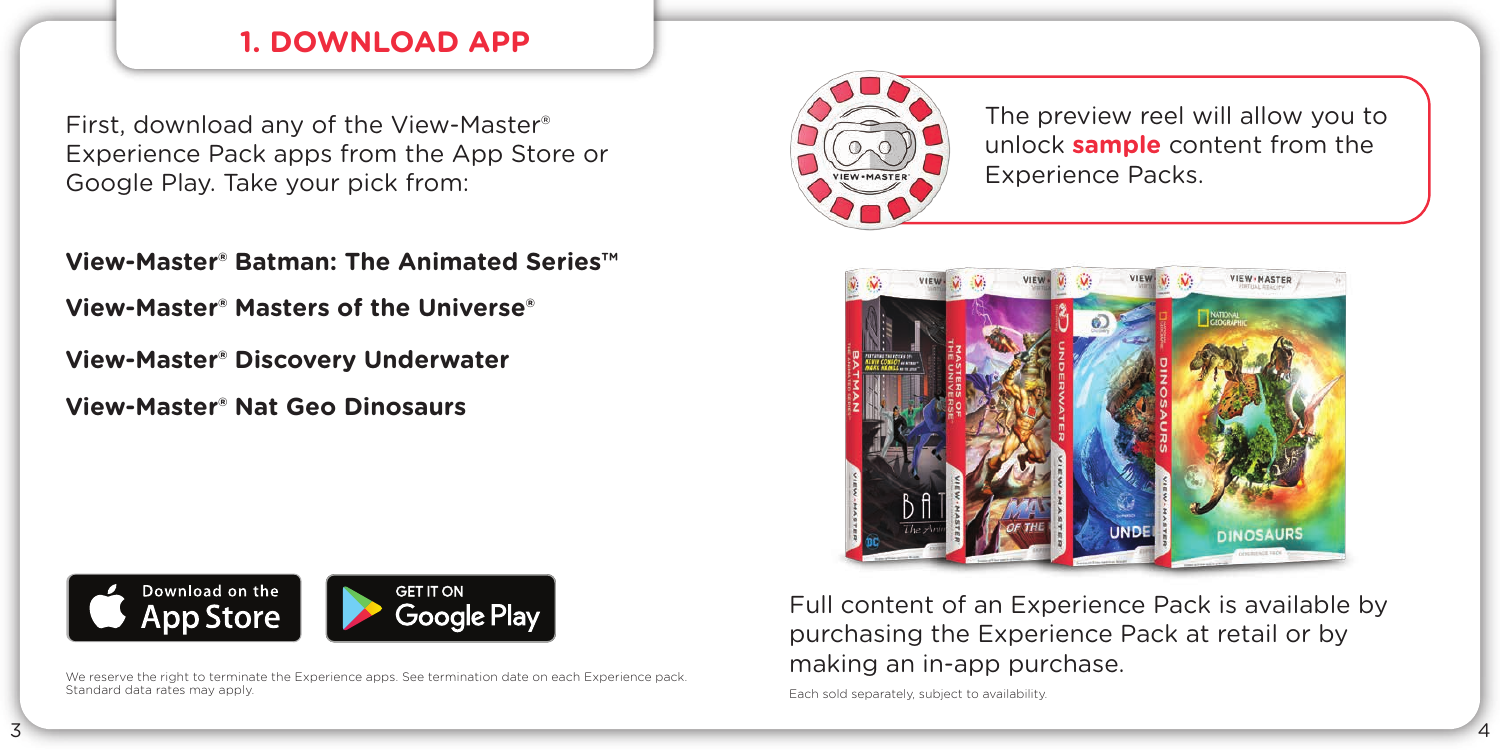## **2. VIEWER PROFILE**

#### **DO THIS FIRST FOR OPTIMAL PERFORMANCE!**

- Be sure you've downloaded the most recent version of your View-Master® app.
- Follow the on-screen prompts to enter VR mode.



• After you've been prompted to turn your phone horizontally, tap on the **small gear icon** located at the bottom of the screen.



- Tap on **"Switch Viewer"**
- If the app asks for camera permissions, allow access to your camera.



• Scan the **QR code** on the inside bottom of the View-Master® Deluxe VR viewer.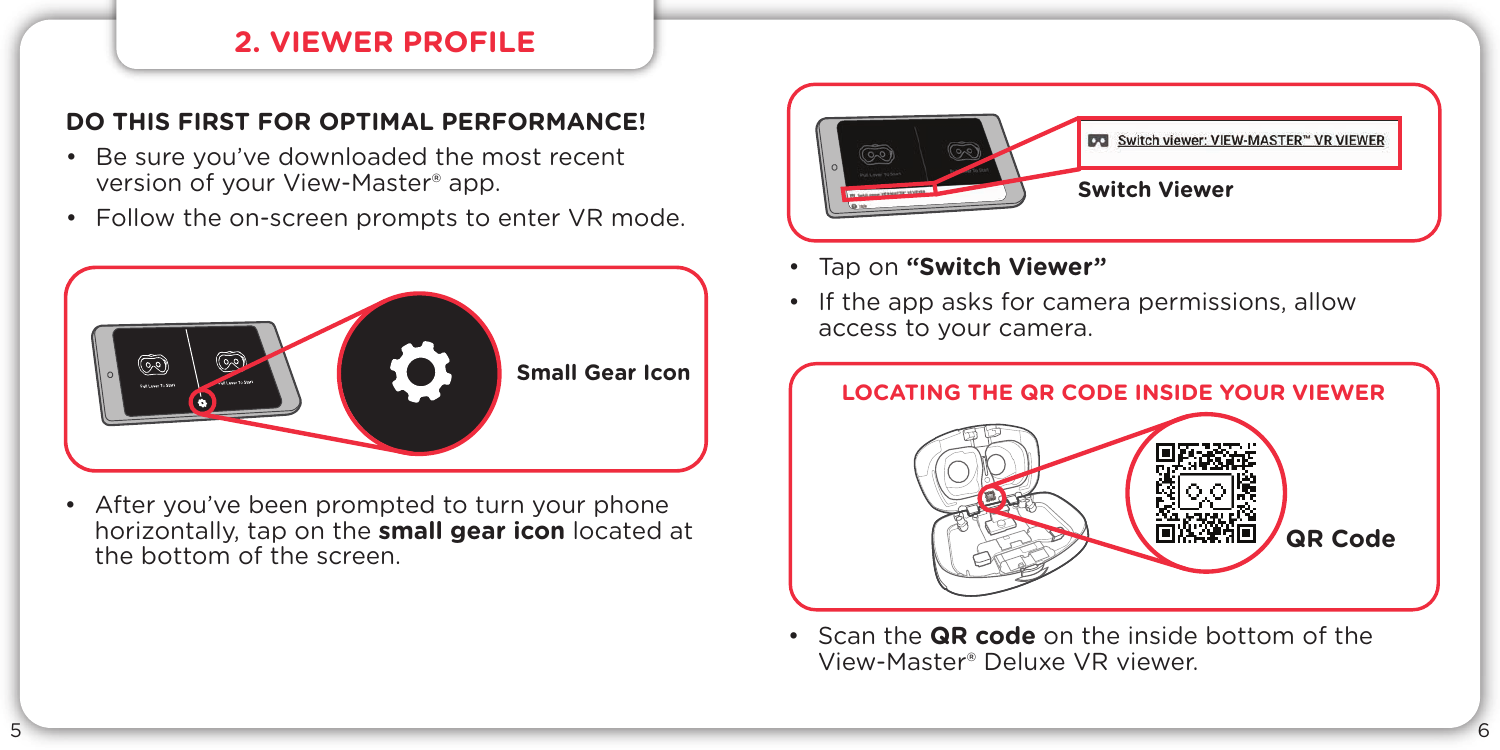# **3. CONNECT HEADPHONES**



**Remove any case** from your smartphone then place it between the clamps in the View-Master® Deluxe VR Viewer so the screen is facing you. The top of your phone should be to the left.

**Note:** For optimal performance, do not use with a screen protector on your phone.

For Motorola Nexus 6™, place edge of phone under the upper clamps first, push up to spread clamps, then place bottom edge of phone into the lower clamp.

Locate your smartphone's headphone port (if applicable) and align the headphone connector on the same side. Press the button to open.



Insert the connector into your smartphone. Insert the other end of the cable into the space shown.

Insert the cap into the headphone connector space not being used.

Plug your headphones into the headphone jack on the outside of the View-Master®. Make sure you are plugging your headphones into the same side the headphone jack extender is plugged into.

Smartphone and headphones not included.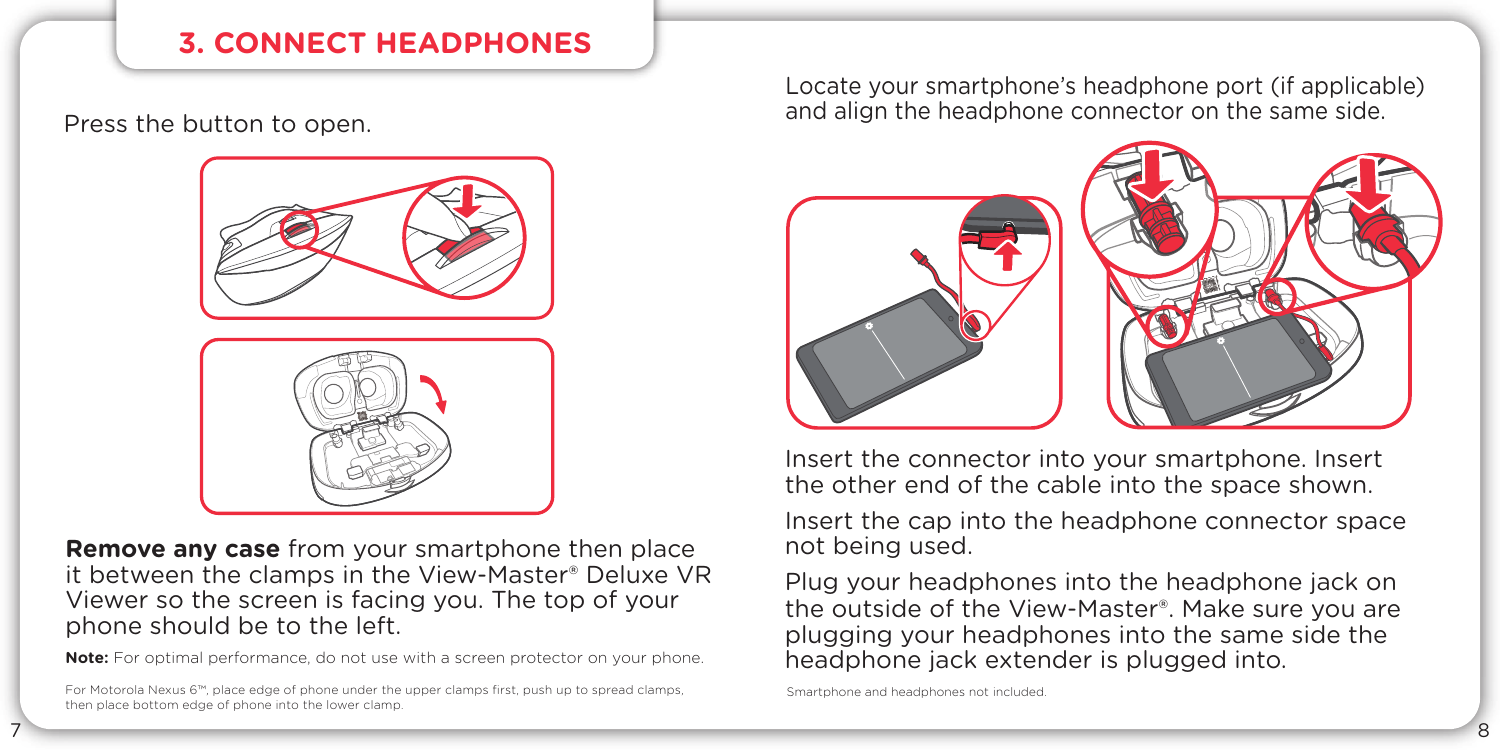## **4. INSTALL SMARTPHONE**

For iPhone 5s, iPhone 5c or iPhone 5, flip up the built-in adapter.





**Aligning Your Viewer:** It is **very important** that you center your device in the View-Master® Deluxe VR Viewer. Line up the divider in the middle of the screen with the white mark on the lower clamp.



**5. FOCUS IMAGE**

To bring images into focus, simply move the Focus Wheel right or left until the image is sharp.

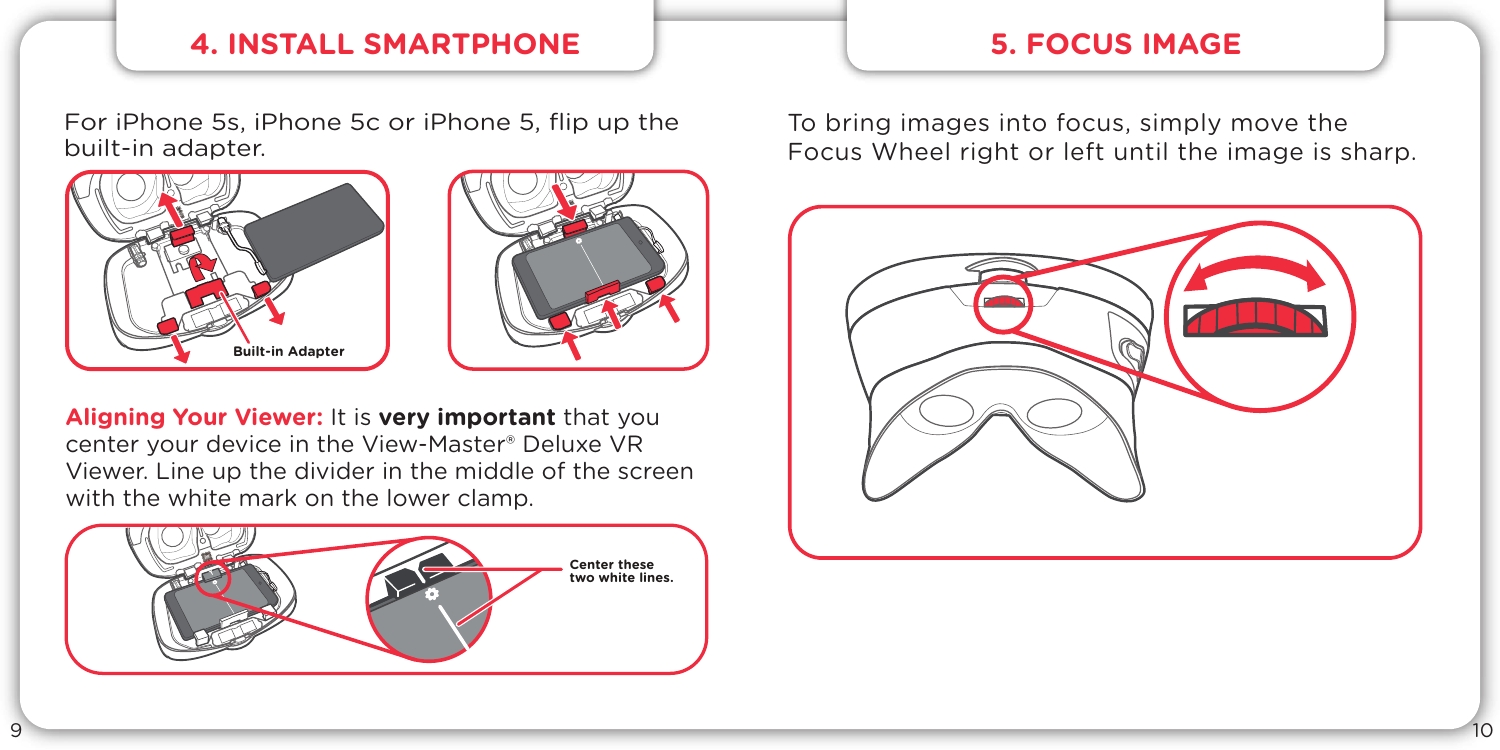## **6. USING THE PREVIEW REEL**

- Make sure a View-Master® Experience app is launched.
- Place the preview reel on a flat surface.
- Look through the viewer at the reel from a distance of 10 inches or less.
- Digital icons will appear above the reel. This effect is called Augmented Reality, or **AR**.



Select which experience you want to explore by looking at the appropriate AR icon and pulling the lever.

Now it's time to see the world in a whole new way. Enjoy!

#### **TROUBLESHOOTING**

**TO ADJUST THE VOLUME –** before placing your smartphone in the viewer, you can use either the physical volume buttons on the phone or go to **SETTINGS** in the app.

#### **IF THE AR ICONS DON'T APPEAR WHEN YOU LOOK AT THE REEL –** move the viewer closer to the reel (less than 10 inches). **NOTE:** AR icons work best when looking straight down at the reel, and in a well-lit room.

#### **IF THE TINTED WINDOW POPS FROM THE**

**VIEWER –** orient the window so the View-Master® icon is positioned at the top then push the window into the back of the viewer until it snaps into place.

**IF THE 3D EFFECT IS BLURRY – Use the Focus** Wheel. If this does not work, open the View-Master® Deluxe VR Viewer and re-center your device. Also, be sure you have followed the instructions under "Viewer Profile" in this booklet and scanned the QR code.